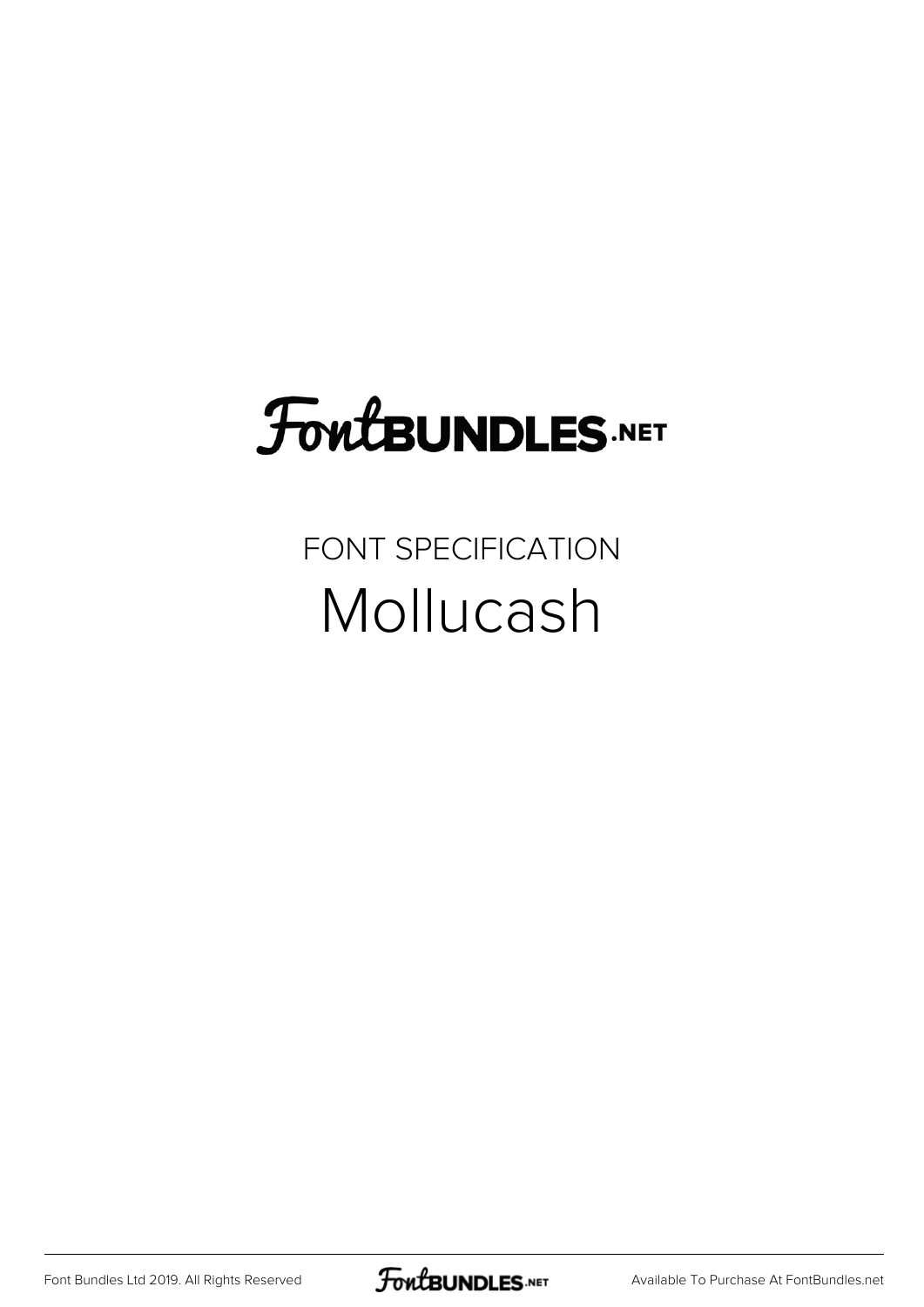## Mollucash - Regular

**Uppercase Characters** 



Lowercase Characters

abedef ghijklmno pars tuvwxyz

**Numbers** 

0123456789

Punctuation and Symbols

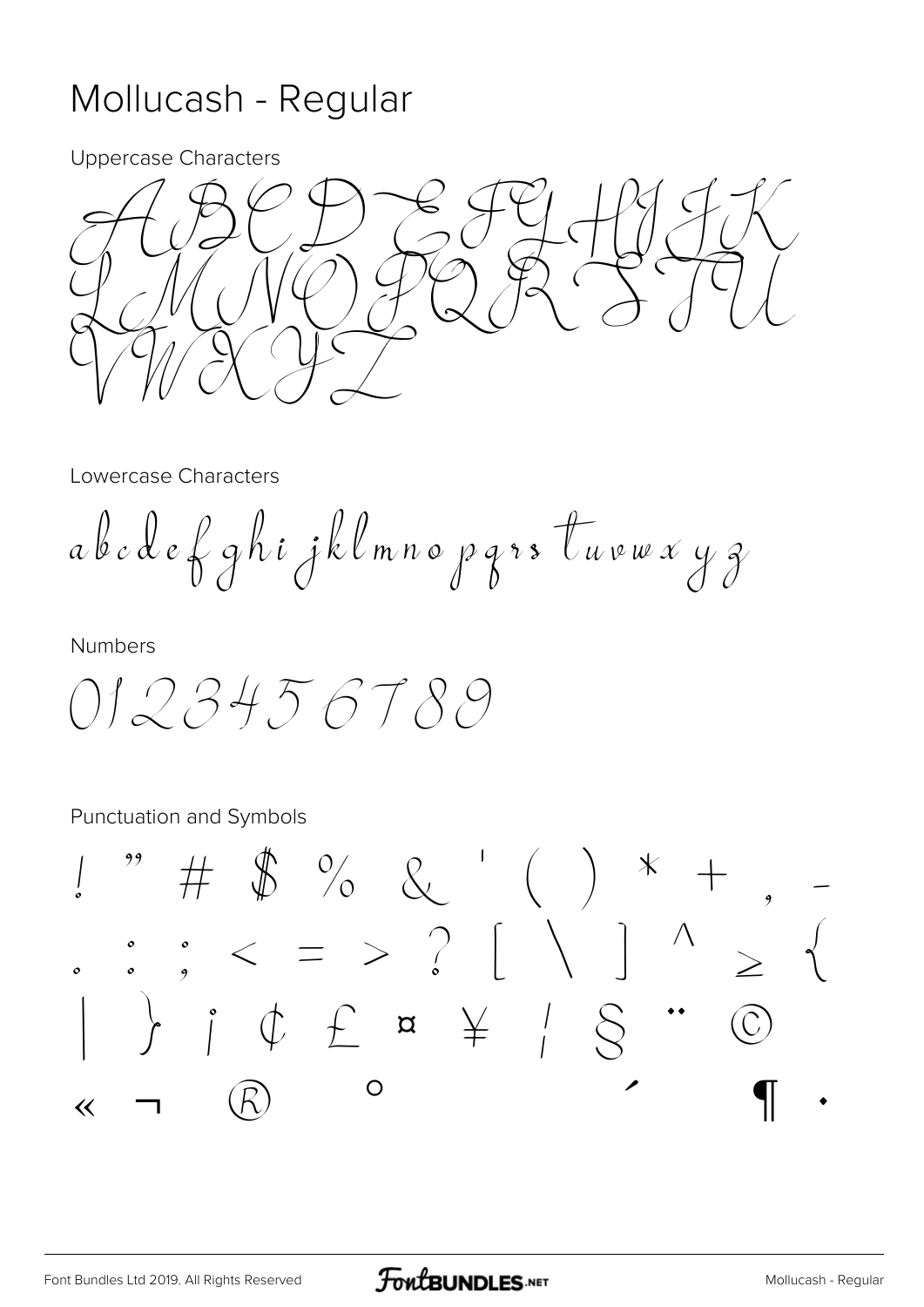$\overline{\mathbf{z}}$ 

All Other Glyphs

 $\times$ 

 $\gg$ 

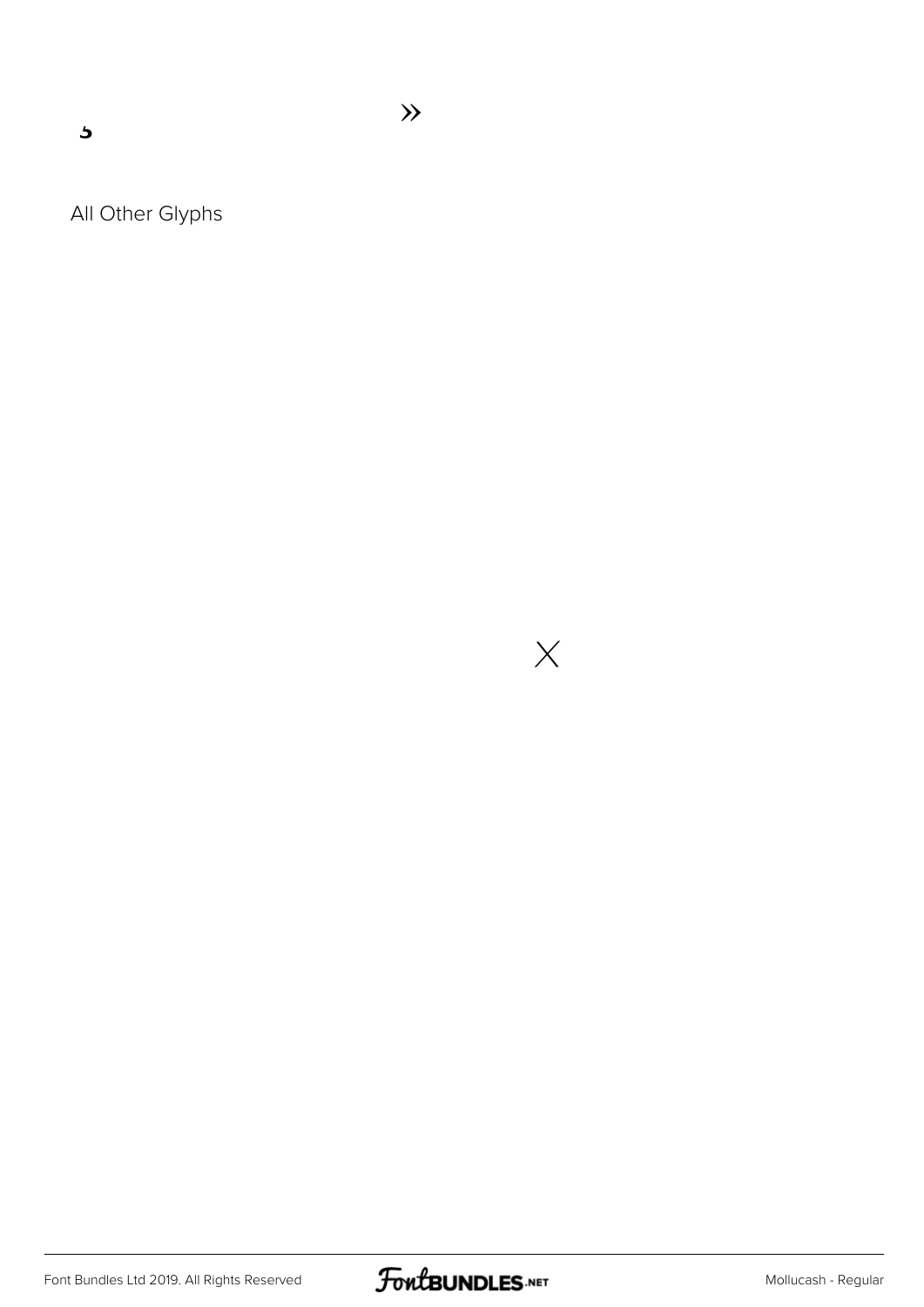